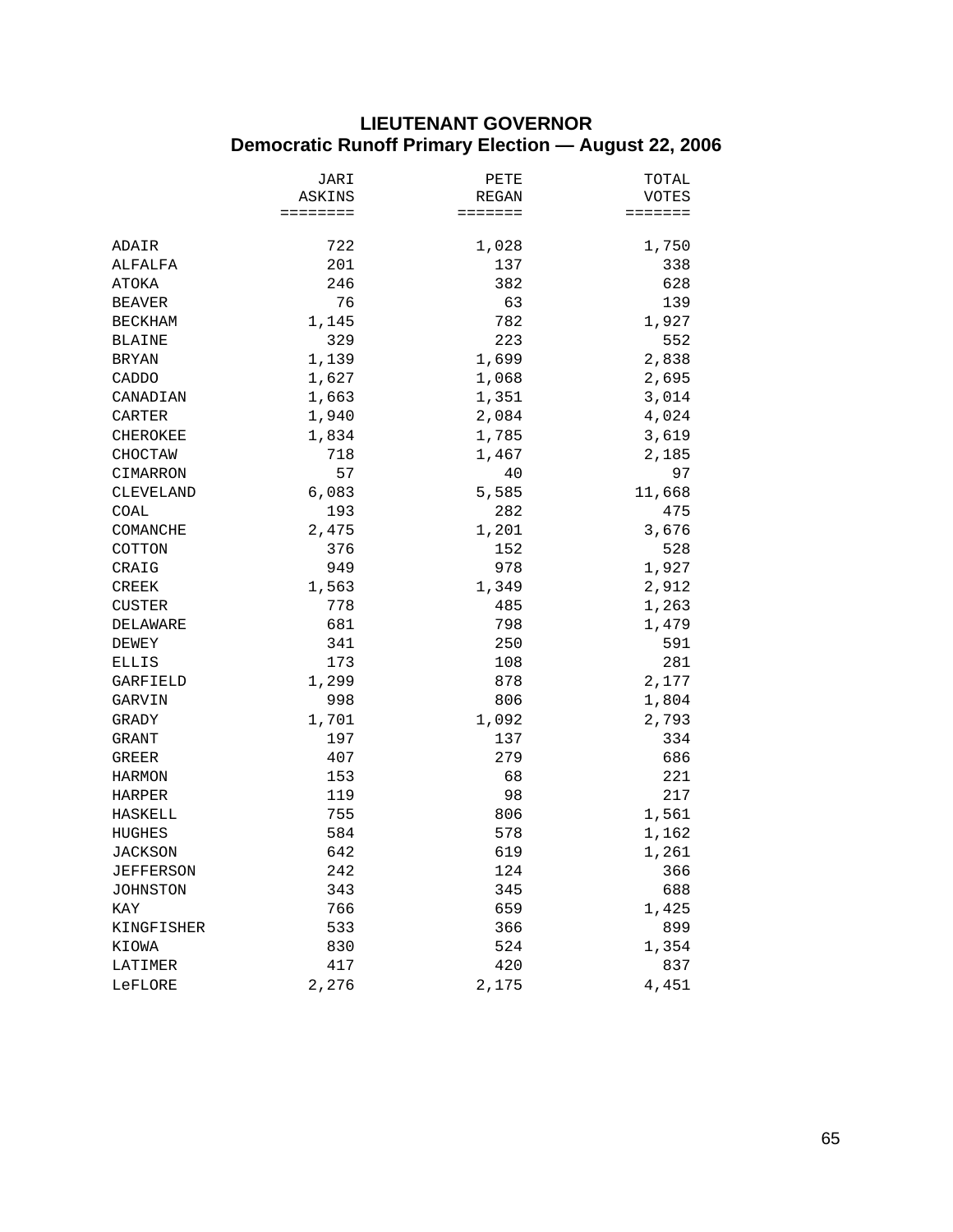# **LIEUTENANT GOVERNOR Democratic Runoff Primary Election — August 22, 2006**

|               | JARI     | PETE    | TOTAL   |
|---------------|----------|---------|---------|
|               | ASKINS   | REGAN   | VOTES   |
|               | ======== | ======= | ======= |
| LINCOLN       | 941      | 851     | 1,792   |
| LOGAN         | 805      | 714     | 1,519   |
| <b>LOVE</b>   | 226      | 155     | 381     |
| MCCLAIN       | 1,144    | 1,090   | 2,234   |
| MCCURTAIN     | 3,064    | 2,628   | 5,692   |
| MCINTOSH      | 1,476    | 1,639   | 3,115   |
| MAJOR         | 241      | 124     | 365     |
| MARSHALL      | 546      | 577     | 1,123   |
| MAYES         | 1,276    | 1,421   | 2,697   |
| MURRAY        | 548      | 405     | 953     |
| MUSKOGEE      | 2,241    | 1,606   | 3,847   |
| NOBLE         | 344      | 273     | 617     |
| NOWATA        | 213      | 174     | 387     |
| OKFUSKEE      | 785      | 484     | 1,269   |
| OKLAHOMA      | 14,117   | 11,347  | 25,464  |
| OKMULGEE      | 1,213    | 928     | 2,141   |
| OSAGE         | 1,142    | 860     | 2,002   |
| OTTAWA        | 544      | 668     | 1,212   |
| PAWNEE        | 422      | 337     | 759     |
| PAYNE         | 1,303    | 891     | 2,194   |
| PITTSBURG     | 1,341    | 1,435   | 2,776   |
| PONTOTOC      | 970      | 894     | 1,864   |
| POTTAWATOMIE  | 2,248    | 1,699   | 3,947   |
| PUSHMATAHA    | 1,043    | 1,544   | 2,587   |
| ROGER MILLS   | 220      | 158     | 378     |
| <b>ROGERS</b> | 1,730    | 1,901   | 3,631   |
| SEMINOLE      | 819      | 722     | 1,541   |
| SEQUOYAH      | 1,641    | 1,828   | 3,469   |
| STEPHENS      | 3,641    | 654     | 4,295   |
| TEXAS         | 178      | 102     | 280     |
| TILLMAN       | 467      | 339     | 806     |
| TULSA         | 6,578    | 6,390   | 12,968  |
| WAGONER       | 1,963    | 1,887   | 3,850   |
| WASHINGTON    | 549      | 487     | 1,036   |
| WASHITA       | 824      | 697     | 1,521   |
| <b>WOODS</b>  | 318      | 150     | 468     |
| WOODWARD      | 404      | 296     | 700     |
|               |          |         |         |
| STATE TOTAL:  | 95,096   | 81,626  | 176,722 |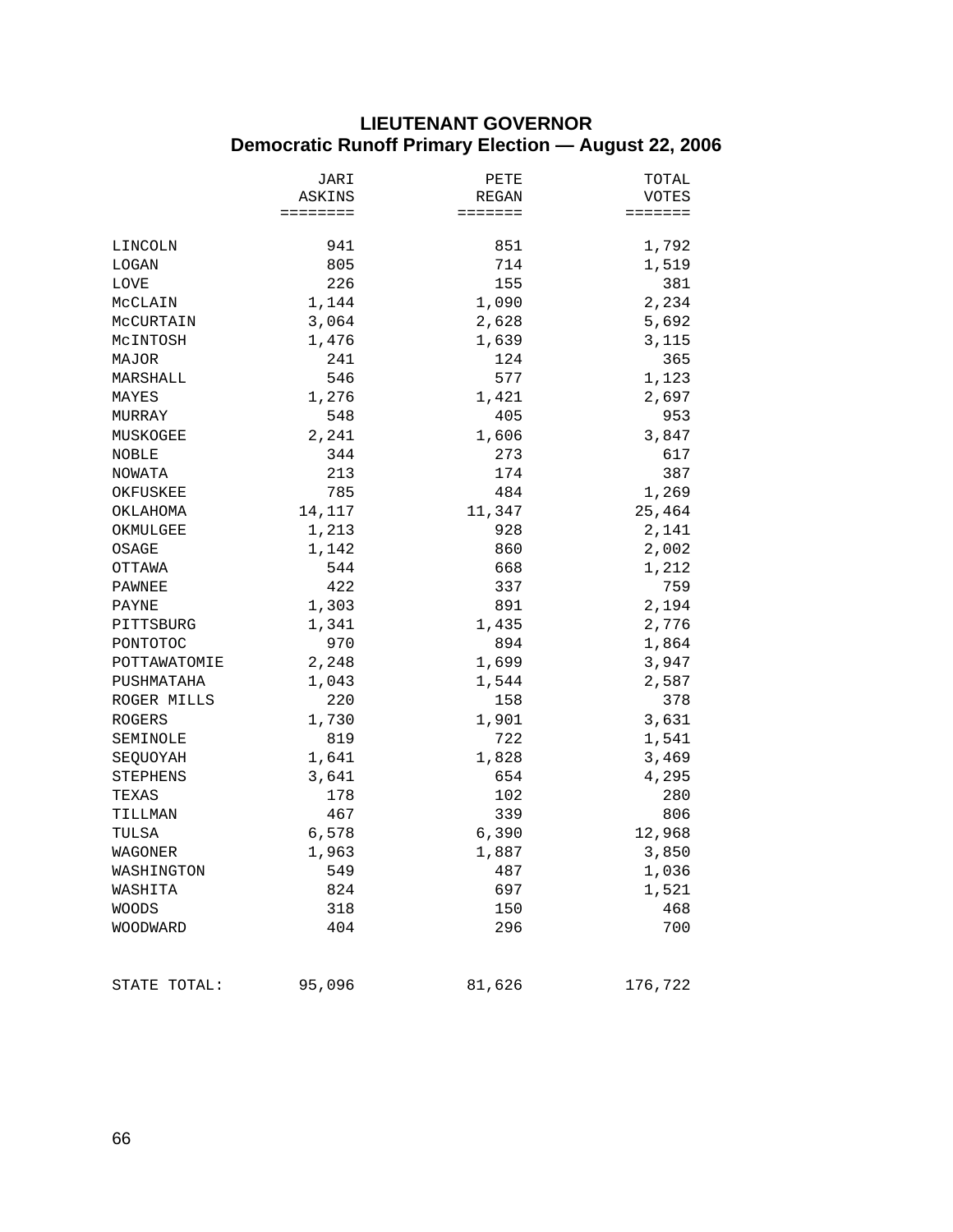## **DISTRICT ATTORNEY, DISTRICT 17 Democratic Runoff Primary Election — August 22, 2006**

|              | LAURA ROSS | VIRGINIA | TOTAL  |
|--------------|------------|----------|--------|
|              | WALLIS     | SANDERS  | VOTES  |
| CHOCTAW      | 1,442      | 768      | 2,210  |
| MCCURTAIN    | 4,405      | 1,582    | 5,987  |
| PUSHMATAHA   | 1,612      | 1,027    | 2,639  |
| STATE TOTAL: | 7,459      | 3,377    | 10,836 |

## **DISTRICT ATTORNEY, DISTRICT 27 Democratic Runoff Primary Election — August 22, 2006**

|              | RICHARD L. | JERRY S. | TOTAL  |
|--------------|------------|----------|--------|
|              | GRAY       | MOORE    | VOTES  |
| ADAIR        | 725        | 1,039    | 1,764  |
| CHEROKEE     | 974        | 2,684    | 3,658  |
| SEOUOYAH     | 1,530      | 2,096    | 3,626  |
| WAGONER      | 2,146      | 1,734    | 3,880  |
| STATE TOTAL: | 5,375      | 7,553    | 12,928 |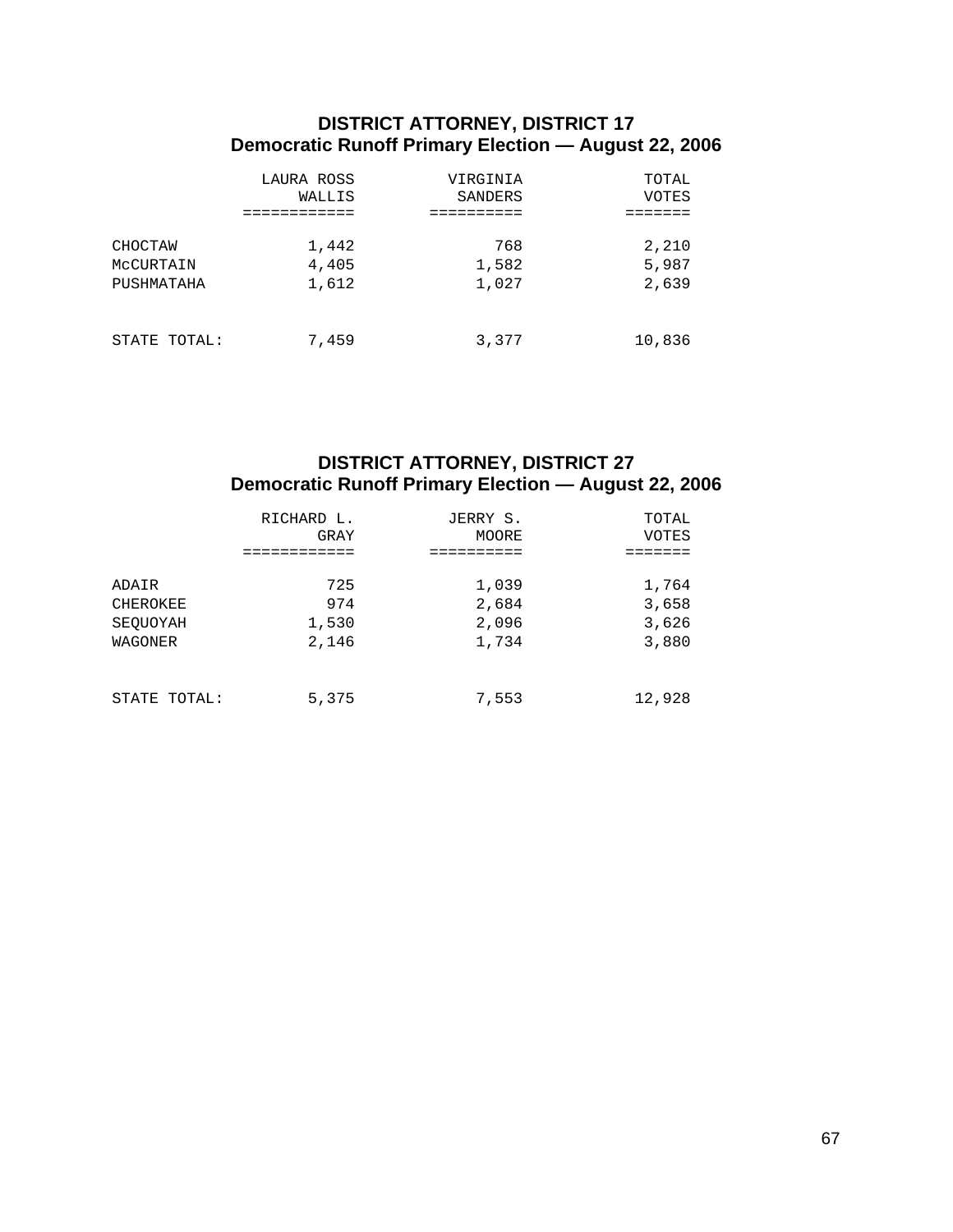### **STATE SENATOR, DISTRICT 16 Democratic Runoff Primary Election — August 22, 2006**

|              | TIM    | <b>JOHN</b> | TOTAL |
|--------------|--------|-------------|-------|
|              | EMRICH | SPARKS      | VOTES |
| CLEVELAND    | 2,823  | 2,587       | 5,410 |
| MCCLAIN      | 274    | 586         | 860   |
| STATE TOTAL: | 3,097  | 3,173       | 6,270 |

# **STATE SENATOR, DISTRICT 26 Democratic Runoff Primary Election — August 22, 2006**

|                | TOM<br>IVESTER | WAYNE<br>WALTERS | TOTAL<br><b>VOTES</b> |
|----------------|----------------|------------------|-----------------------|
| <b>BECKHAM</b> | 1,086          | 738              | 1,824                 |
| CADDO          | 644            | 565              | 1,209                 |
| <b>GREER</b>   | 429            | 259              | 688                   |
| JACKSON        | 35             | 45               | 80                    |
| KIOWA          | 769            | 602              | 1,371                 |
| TILLMAN        | 406            | 403              | 809                   |
| WASHITA        | 526            | 1,018            | 1,544                 |
| STATE TOTAL:   | 3,895          | 3,630            | 7,525                 |